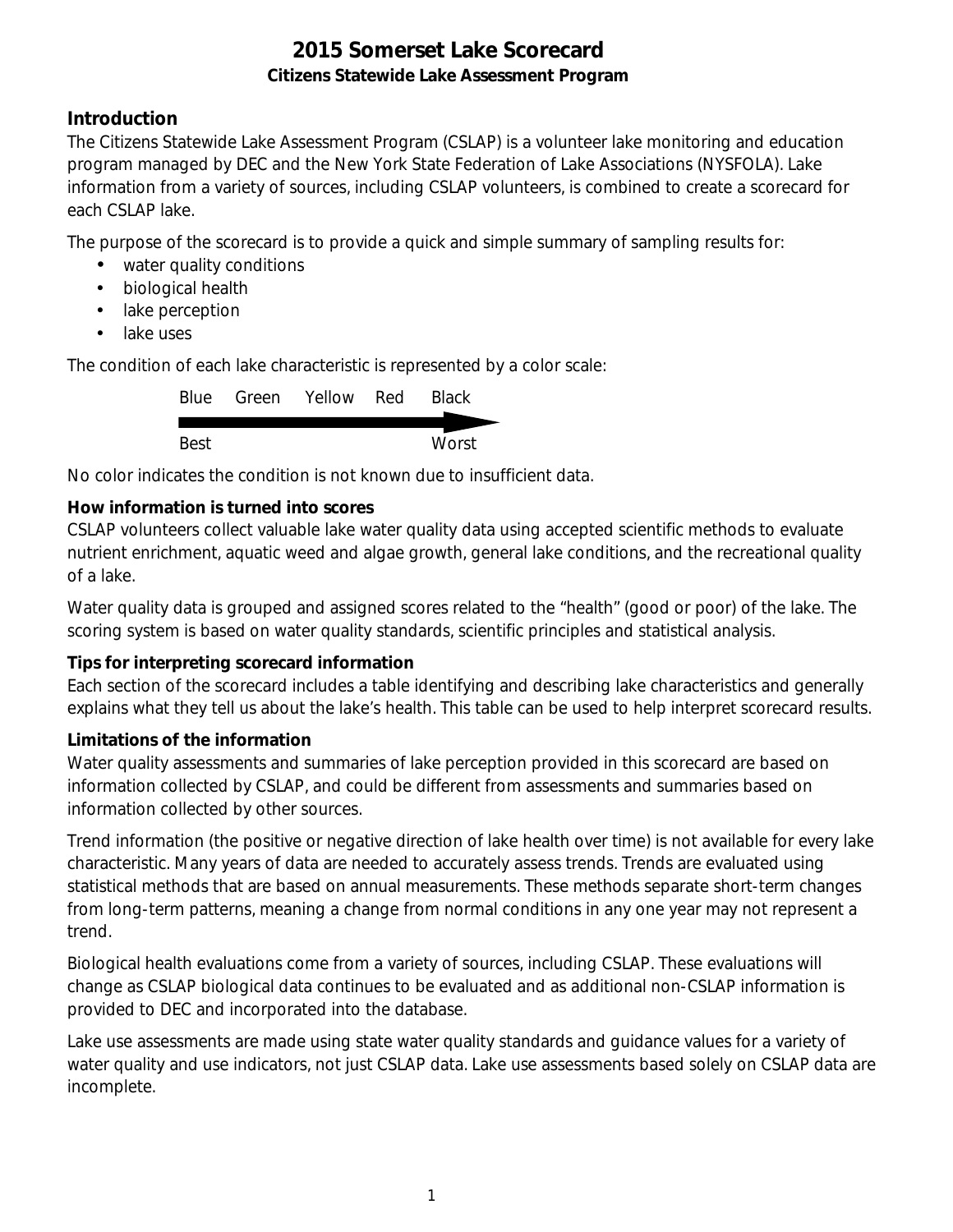# **Water Quality Assessment**

Water quality assessments are based on data collected from the deepest part of the lake every other week, for 15 weeks, from late spring through early fall. The data is used to evaluate a number of lake conditions, including algae growth (productivity or trophic status), pH and deepwater dissolved oxygen levels. There is not enough data to identify a trend in the deepwater oxygen levels for any CSLAP lake.



*\**All years of CSLAP data collection for the lake except those for which data was not available.

|  | The following data is collected and analyzed to determine the water quality score. |  |
|--|------------------------------------------------------------------------------------|--|
|--|------------------------------------------------------------------------------------|--|

| Water quality<br>characteristic         | <b>Score</b>                                                        | Description of characteristic                                                                                                                                         | What it means                                                                                                                                                                              |
|-----------------------------------------|---------------------------------------------------------------------|-----------------------------------------------------------------------------------------------------------------------------------------------------------------------|--------------------------------------------------------------------------------------------------------------------------------------------------------------------------------------------|
|                                         | Total<br>Phosphorus (TP)                                            | TP is measured because it is an<br>important nutrient that often controls<br>the growth of algae and rooted plants.                                                   | Too much phosphorus can harm aquatic life,<br>water supplies, and recreational uses by causing<br>excessive algae growth.                                                                  |
| <b>Trophic Status</b>                   | Chlorophyll a                                                       | Chlorophyll a is measured to estimate<br>the amount of algae in a lake.                                                                                               | The amount of chlorophyll a is usually closely<br>related to the amount of phosphorus and can<br>affect water clarity.                                                                     |
|                                         | Secchi Disk                                                         | This is a device to measure how far<br>down into the water you can see.                                                                                               | Water clarity is a strong indicator of the public's<br>opinion of lake conditions.                                                                                                         |
|                                         | рH                                                                  | Water pH is measured to determine its<br>acidity or alkalinity.                                                                                                       | Values between 6 and 9 support most types of<br>plant and animal life.                                                                                                                     |
| pH Balance                              | Conductivity                                                        | Conductivity is measured to estimate<br>the amount of dissolved and<br>suspended solids in water, including<br>salts and organic material.                            | High conductivity values may be related to<br>geology or land use practices and can indicate<br>susceptibility to changes in pH.                                                           |
| Deepwater<br><b>Dissolved</b><br>Oxygen | Phosphorus,<br>ammonia, nitrite,<br>iron, manganese,<br>and arsenic | Dissolved oxygen (DO) is not<br>measured directly, but can be inferred<br>from the levels of certain chemicals in<br>water samples collected near the lake<br>bottom. | Dissolved oxygen is critical for the ecological<br>balance of lakes. Low DO in bottom waters can<br>affect the survival of fish and lake organisms and<br>cause chemical changes in lakes. |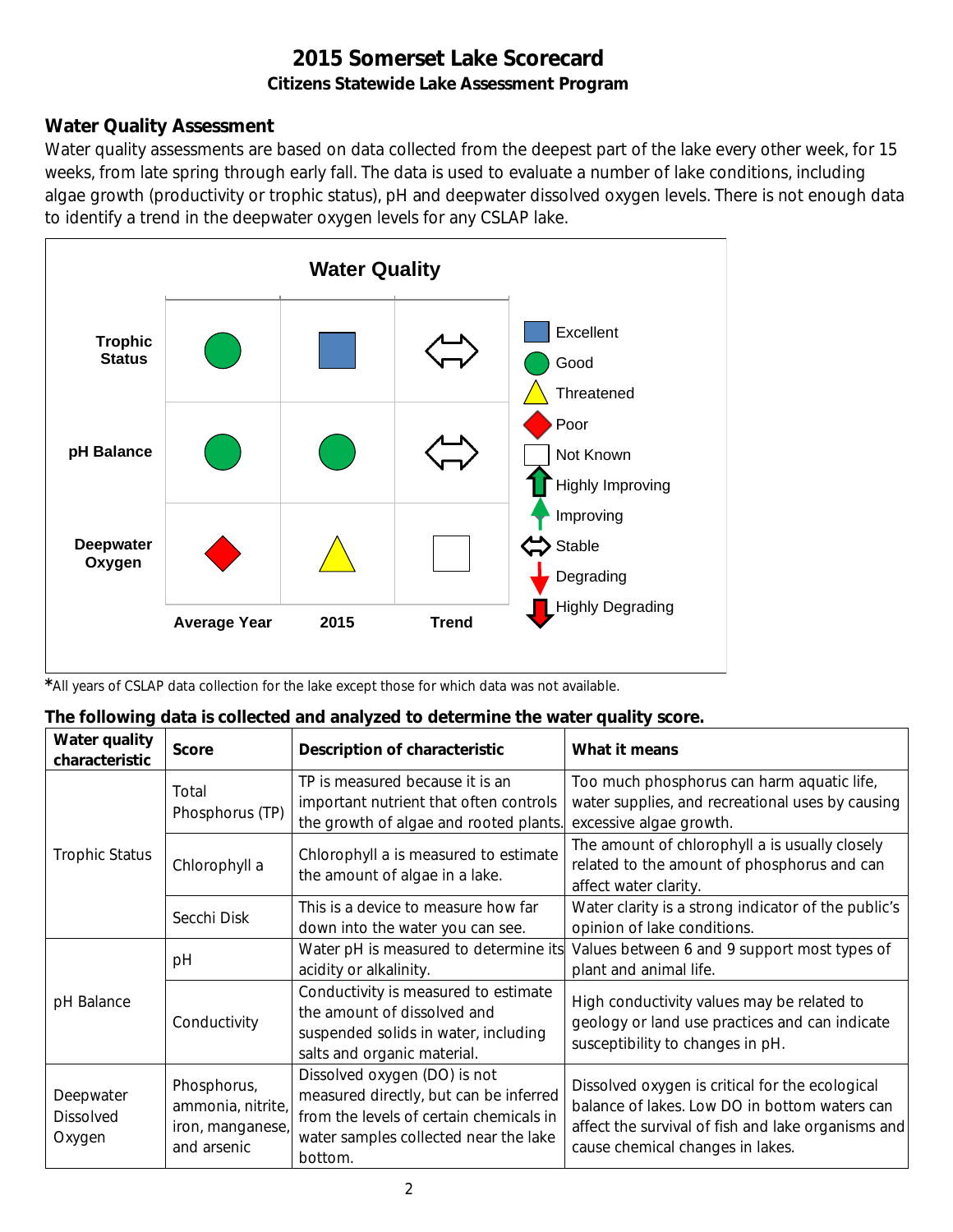#### **The water quality scores for each water quality characteristic are determined by the following:**

| Water quality<br>characteristic | <b>Score</b> | Criteria Score Elements                                                                            | How Criteria Are Used to Determine Score                                                             |
|---------------------------------|--------------|----------------------------------------------------------------------------------------------------|------------------------------------------------------------------------------------------------------|
|                                 | Excellent    | Average value for each trophic                                                                     | Trophic score = $8$ or $9$ (two of three trophic indicators<br>= oligotrophic, other is mesotrophic) |
| <b>Trophic Status</b>           | Good         | indicator (water clarity, chlorophyll<br>a, total phosphorus) assigned score                       | Trophic score = $6$ or 7 (at least two trophic indicators<br>$=$ mesotrophic or "higher")            |
|                                 | Threatened   | of 3 if oligotrophic <sup>+</sup> , 2 if<br>mesotrophic <sup>+</sup> , 1 if eutrophic <sup>+</sup> | Trophic score = $4$ or $5$ (at least one trophic indicator<br>= mesotrophic or "higher")             |
|                                 | Poor         |                                                                                                    | Trophic score = $3$ (all trophic indicators = "eutrophic")                                           |
|                                 | Excellent    | Average pH is evaluated against                                                                    | pH between 7.5 and 8.5                                                                               |
|                                 | Good         | state water quality standards                                                                      | pH between 7 and 7.5                                                                                 |
| pH Balance                      | Threatened   | (should be above 6.5 and below 8.5)<br>and average conductivity evaluated                          | pH above 8.5, pH between 6.5 and 7, or conductivity<br>$< 50$ ug/l                                   |
|                                 | Poor         | to determine if low buffering<br>capacity against future pH change                                 | pH < 6.5                                                                                             |
|                                 | Excellent    | Deepwater ammonia and                                                                              | Actual DO data indicating fully oxygenated conditions<br>in stratified lakes to lake bottom          |
| Deepwater                       | Good         | phosphorus levels are compared to<br>surface readings, and assigned a                              | All shallow lakes assumed to be good absent data;<br>deepwater scores $= 1$                          |
| <b>Dissolved</b><br>Oxygen      | Threatened   | score of 3 if bottom readings are<br>>10x surface readings and a score                             | Deepwater NH3 score + Deepwater TP score > 3 or<br>actual DO data indicating hypoxic conditions      |
|                                 | Poor         | of 2 if bottom readings are > 5x<br>surface readings                                               | Deepwater NH3 score $=$ 3 or actual DO data<br>indicating anoxic conditions                          |
|                                 | Not known    |                                                                                                    | No deepwater $O_2$ or indicator data in stratified lake                                              |

**+** trophic designations- oligotrophic = water clarity > 5 m, chlorophyll a < 2 ug/l, total phosphorus < 10 ug/l mesotrophic = water clarity 2-5 m, chlorophyll a 2-8 ug/l, total phosphorus = 10-20 ug/l

eutrophic = water clarity < 2 m, chlorophyll a > 8 ug/l, total phosphorus > 20 ug/l

### **The water quality trends for each water quality characteristic and measure of lake perception are determined by the following:**

| Highly Improving:        | linear regression correlation coefficient ( $R^2$ ) > 0.5 and p value < 0.01, with trend toward<br>higher "score"                           |
|--------------------------|---------------------------------------------------------------------------------------------------------------------------------------------|
| Improving:               | $R^2 > 0.33$ and p value < 0.05, or $R^2 > 0.5$ and p value < 0.05, or $R^2 > 0.33$ and p value < 0.01,<br>with trend toward higher "score" |
| Stable:                  | neither linear regression nor p value in statistically significant ranges as defined above                                                  |
| Degrading:               | $R^2 > 0.33$ and p value < 0.05, or $R^2 > 0.5$ and p value < 0.05, or $R^2 > 0.33$ and p value < 0.01,<br>with trend toward lower "score"  |
| <b>Highly Degrading:</b> | $R^2 > 0.5$ and p value < 0.01, with trend toward lower "score"                                                                             |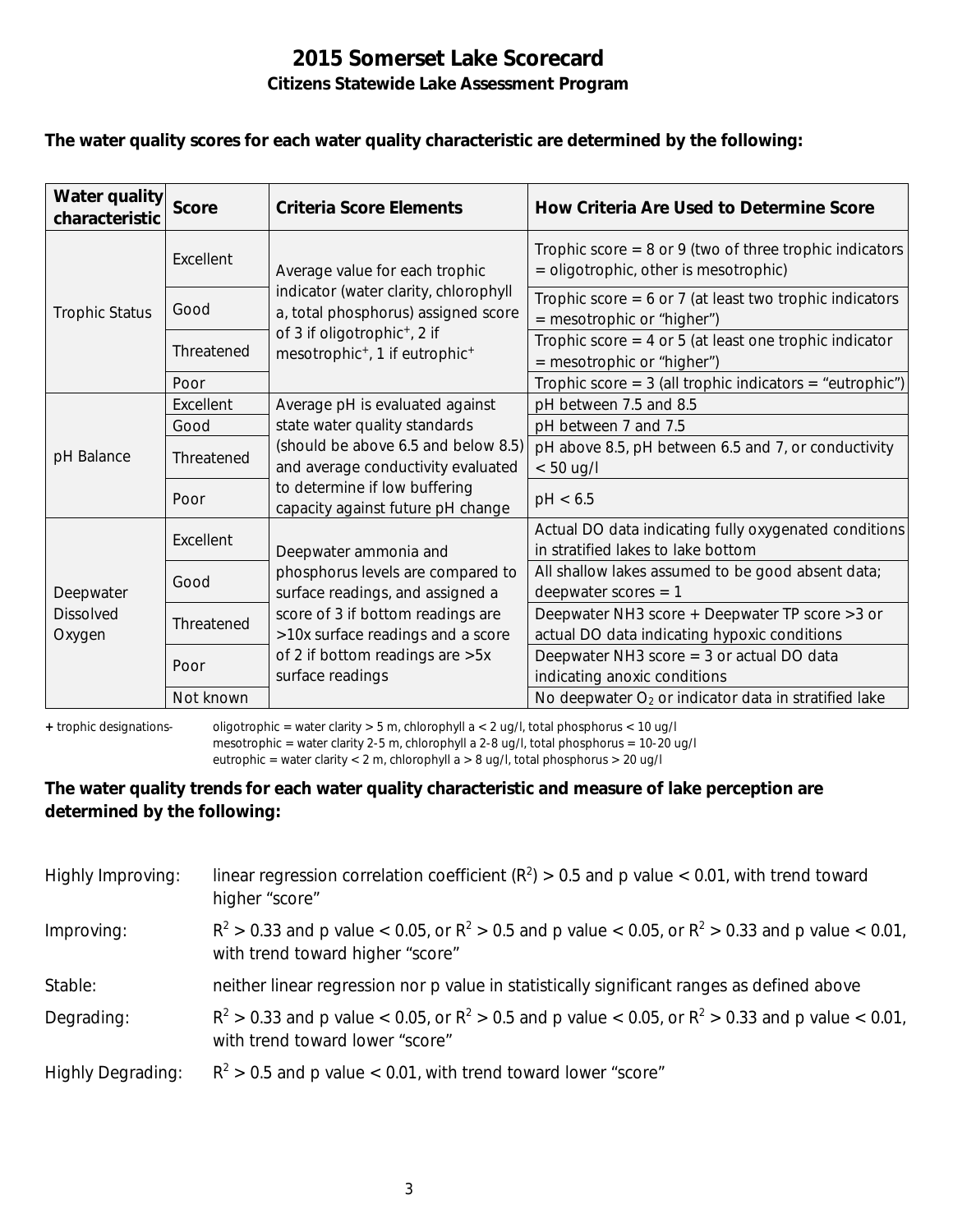# **Biological Health**

Biological health of lakes can be evaluated in a number of ways. For CSLAP lakes, biological health evaluations are based on the presence of invasive plants, the type and number of blue-green harmful algal blooms, the presence of invasive animals (zebra mussels, spiny waterflea, etc.), the types of fish, aquatic plant diversity, and the number of pollution sensitive aquatic insects.

Biotic indices have been developed to evaluate a few biological health characteristics. Biotic indices are used to compare the biological community of the lake being sampled to the biological community of a known highquality lake. (Data to support biological health assessments is not available for all CSLAP lakes.)



*\** All years of CSLAP data collection for the lake except those for which data was not available.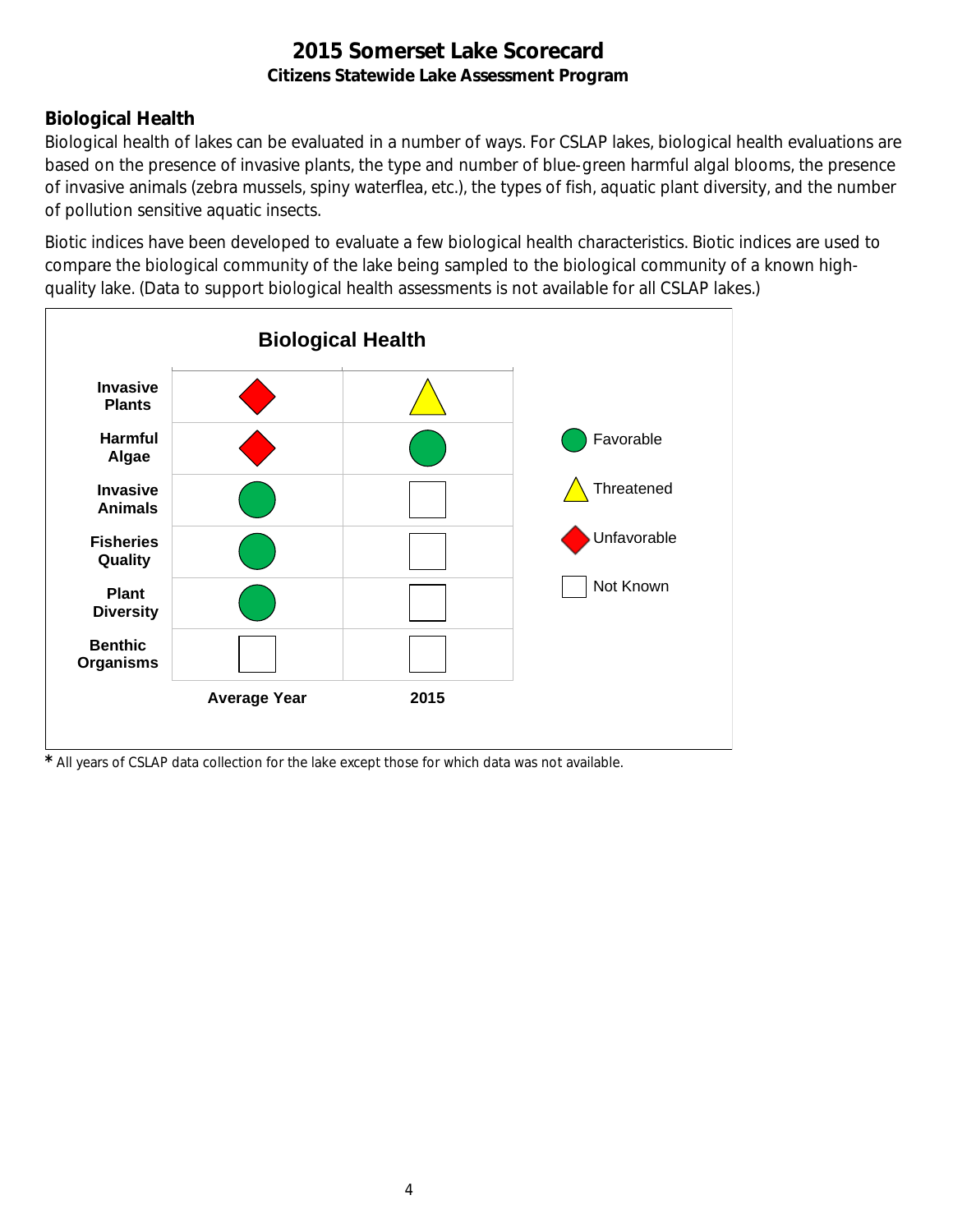|                                            | The following information is used to determine biological health scores.                                                    |                                                                                                                                                                                                                                                                                                                                                                              |
|--------------------------------------------|-----------------------------------------------------------------------------------------------------------------------------|------------------------------------------------------------------------------------------------------------------------------------------------------------------------------------------------------------------------------------------------------------------------------------------------------------------------------------------------------------------------------|
| <b>Biological Health</b><br>Characteristic | Description of characteristic                                                                                               | What it means                                                                                                                                                                                                                                                                                                                                                                |
| <b>Invasive Plants</b>                     | CSLAP volunteers survey lakes for nuisance,<br>non-native plants (water chestnut, Eurasian<br>water milfoil, etc.).         | Abundant invasive plants can crowd out native and<br>protected plants, create quality problems, and interfere<br>with recreation. "Unfavorable" means at least one<br>invasive plant species has been found. "Threatened"<br>lakes are geographically close to an "infected" lake, or<br>have water quality conditions that put them at higher<br>risk for species invasion. |
| Harmful Algae                              | DEC and other biologists screen water<br>samples for blue-green algae cell pigments<br>and also test them for algal toxins. | Harmful algae can reduce oxygen levels and may cause<br>harm to people recreating on the lake. "Unfavorable"<br>means algal toxin readings are unsafe for water<br>recreation; "threatened" means readings are<br>approaching unsafe for water recreation.                                                                                                                   |
| <b>Invasive Animals</b>                    | DEC and other biologists survey lakes for<br>nuisance, non-native animals (zebra mussels,<br>spiny water flea, etc.).       | Abundant invasive animals can harm native plant and<br>animal species, influence the likelihood of algal blooms,<br>and interfere with recreation. "Unfavorable" means at<br>least one invasive animal has been found. "Threatened"<br>lakes are geographically close to an "infected" lake, or<br>have water quality conditions that put them at higher                     |

| <b>Invasive Animals</b>  | DEC and other biologists survey lakes for<br>nuisance, non-native animals (zebra mussels,<br>spiny water flea, etc.).                                                                           | animal species, influence the likelihood of algal blooms,<br>and interfere with recreation. "Unfavorable" means at<br>least one invasive animal has been found. "Threatened"<br>lakes are geographically close to an "infected" lake, or<br>have water quality conditions that put them at higher<br>risk for species invasion. |
|--------------------------|-------------------------------------------------------------------------------------------------------------------------------------------------------------------------------------------------|---------------------------------------------------------------------------------------------------------------------------------------------------------------------------------------------------------------------------------------------------------------------------------------------------------------------------------|
| <b>Fisheries Quality</b> | DEC and other fisheries biologists measure<br>the length and weight of various species in a<br>lake's fish community and conduct other<br>measures of the health of the fisheries<br>community. | Better fisheries quality indicates the lake has sufficient<br>food resources and habitat to support its fish<br>community. Several "biotic indices" are used to evaluate<br>fish community quality.                                                                                                                             |
| <b>Plant Diversity</b>   | CSLAP volunteers, academic researchers and<br>consultants survey lakes for the number and<br>types of aquatic plants.                                                                           | Higher plant diversity indicates a more natural<br>environment and helps prevent invasive species from<br>taking over a lake. "Floristic quality indices" are used to<br>evaluate plant communities.                                                                                                                            |
| Benthic<br>Organisms     | DEC and other biologists count and identify<br>the types of bottom living (benthic) aquatic<br>insects in a lake.                                                                               | More pollution sensitive (intolerant) aquatic insects in a<br>lake usually indicate good water quality and suitable<br>habitat. "Biotic indices" are used to evaluate benthic<br>communities.                                                                                                                                   |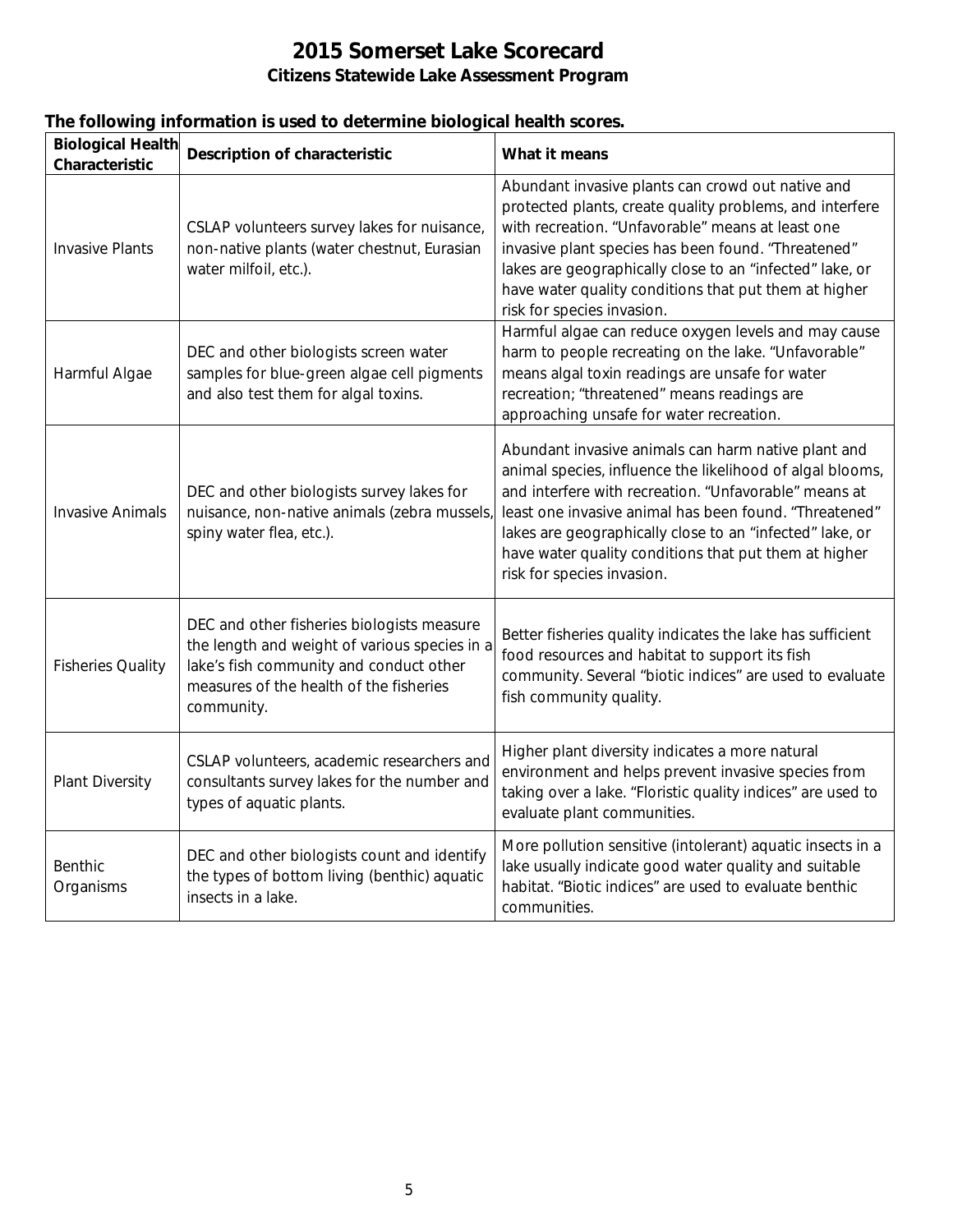### **The biological health scores for each biological health characteristic are determined by the following:**

| <b>Water quality</b><br>characteristic | <b>Score</b> | <b>Criteria Score Elements</b>                               | How Criteria Are Used to Determine<br><b>Score</b>                           |
|----------------------------------------|--------------|--------------------------------------------------------------|------------------------------------------------------------------------------|
|                                        | Favorable    |                                                              | No evidence of invasive/exotic aquatic plants                                |
|                                        |              | Aquatic plant surveys are conducted by                       | Invasive plants found in nearby (<10 miles away)                             |
| <b>Invasive Plants</b>                 | Threatened   | CSLAP volunteers or by other                                 | lakes or public launch is found on lake                                      |
|                                        | Unfavorable  | organizations; invasive plants identified<br>by plant expert | Invasive/exotic aquatic plants found in lake                                 |
|                                        | Not Known    |                                                              | No aquatic plant surveys in lake (this year)                                 |
|                                        | Favorable    |                                                              | All data show algae, phycocyanin and toxin                                   |
|                                        |              | Harmful algae bloom (HAB) sampling                           | levels below DEC bloom criteria <sup>+</sup>                                 |
|                                        |              | conducted in open water and along                            | Fluoroprobe or toxin levels exceed DEC                                       |
| Harmful Algae                          | Threatened   | shoreline; total algae, algae species,                       | threatened# criteria; phycocyanin levels exceed                              |
|                                        |              | phycocyanin (blue green pigment) and                         | DEC bloom criteria, or visual evidence of blooms                             |
|                                        | Unfavorable  | algal toxins analyzed in samples                             | Fluoroprobe or toxin levels exceed DEC bloom                                 |
|                                        |              |                                                              | criteria in open water or shoreline                                          |
|                                        | Not Known    |                                                              | No HAB data available for lake                                               |
|                                        | Favorable    |                                                              | No reports of invasive/exotic aquatic animals                                |
|                                        |              | Invasive animal (primarily zebra or                          | and no clear threats exist                                                   |
|                                        | Threatened   | quagga mussel) surveys are conducted                         | Invasive animals found in nearby (<25 miles                                  |
| Invasive                               |              | on limited basis in CSLAP lakes; other                       | away) waterbodies AND public launch is found                                 |
| Animals                                |              | AIS animals reported through                                 | on lake, or calcium levels > 20 mg/l                                         |
|                                        | Unfavorable  | iMapInvasives                                                | Invasive/exotic aquatic animals found in lake                                |
|                                        | Not Known    |                                                              | No information to evaluate presence of exotic                                |
|                                        |              |                                                              | animals                                                                      |
|                                        | Favorable    | New York does not (yet) have a fish                          | Fish IBI $> 60$ (= "good" and "excellent")                                   |
| <b>Fisheries</b>                       | Threatened   | index for biotic integrity (IBI); for lakes                  | Fish IBI between 40 and 60 (= "fair")                                        |
| Quality                                | Unfavorable  | with fishery survey data, Minnesota Fish                     | Fish IBI < 40 (= "poor")                                                     |
|                                        | Not Known    | IBI is used to evaluate fisheries quality                    | No fisheries data                                                            |
|                                        | Favorable    | New York has not yet developed a                             | $mFQI > 5$ (= "good" quality), based on # genera                             |
|                                        | Threatened   | floristic quality index (FQI); for lakes with                | $mFQI = 3-8 (= "fair" quality)$ , based on # genera                          |
| <b>Plant Diversity</b>                 | Unfavorable  | detailed plant survey data, a modified                       | $mFQI < 3$ (= "poor" quality), based on # genera                             |
|                                        |              | version of the Wisconsin FQI and Florida                     |                                                                              |
|                                        | Not Known    | aquatic plant designations are used for                      | Insufficient plant survey data to evaluate                                   |
|                                        |              | evaluating aquatic floristic quality                         |                                                                              |
|                                        | Favorable    | New York has not yet developed a                             | IBI > 10-15 (based on $#$ genera)                                            |
| <b>Benthic</b>                         | Threatened   | macroinvertebrate IBI; for lakes with                        | IBI between 8 and 15 (based on # genera)                                     |
| Organisms                              | Unfavorable  | detailed macroinvertebrate survey data,                      | B  < 8                                                                       |
|                                        | Not Known    | Vermont IBI is used to evaluate benthic<br>organism quality  | Insufficient macroinvertebrate data to evaluate<br>benthic organisms quality |

**+** DEC bloom criteria- fluoroprobe blue green algae chlorophyll a = 30 ug/l

phycocyanin = 200 units

algal toxins- microcystin-LR = 20 ug/l ("high toxins") along shoreline, = 10 ug/l in open water

**+** DEC threatened criteria- fluoroprobe blue green algae chlorophyll a = 10 ug/l

algal toxins- microcystin-LR = 4 ug/l along shoreline or in open water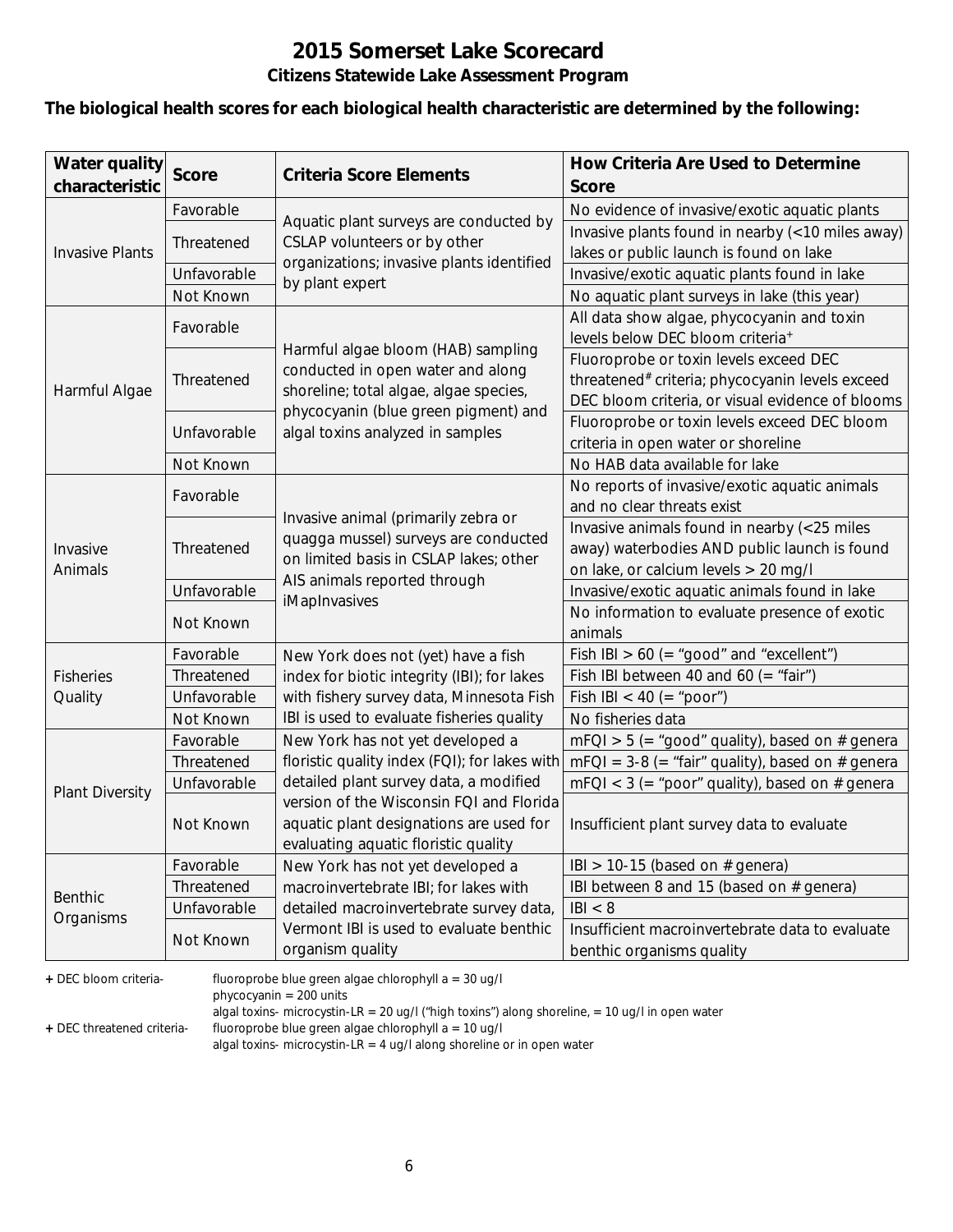## **Lake Perception**

Lake perception scores are based on the visual observations of CSLAP volunteers who answer questions on the Field Observation Form (http://www.dec.ny.gov/docs/water\_pdf/cslapsamobs.pdf) completed during sampling. The questions ask the volunteer to determine their perceptions of how clear the water looks, the abundance of aquatic plants, conditions affecting current recreational use, and the overall recreational quality of the lake.

Visual observations are very closely connected to measured water quality conditions. This information is helpful to lake managers in deciding on nutrient criteria, or the amount of nutrients that can flow into a lake without compromising its water quality. For New York State lakes, perception data collected by CSLAP volunteers is critical to the development of nutrient criteria (defining "how much is too much") and has been consistently collected by CSLAP volunteers since 1992.



*\** All years of CSLAP data collection for the lake except those for which data was not available.

| The following information is used to determine the lake perception scores. |  |  |  |
|----------------------------------------------------------------------------|--|--|--|

| Lake Perception<br>Characteristic | <b>Description of characteristic</b>                                                                                                   | What it means                                                                                                                                                                                                                                                                                                |
|-----------------------------------|----------------------------------------------------------------------------------------------------------------------------------------|--------------------------------------------------------------------------------------------------------------------------------------------------------------------------------------------------------------------------------------------------------------------------------------------------------------|
| <b>Water Quality</b>              | Asks the user: How clear does the<br>water look today?                                                                                 | Clearer water usually indicates lower nutrient levels.                                                                                                                                                                                                                                                       |
| <b>Aquatic Plants</b>             | Asks the user: How abundant are<br>aquatic plants where people are<br>boating and swimming today?                                      | Lower abundances of aquatic plants usually provide proper<br>ecological balance and are less likely to contribute to recreational<br>use problems, although the absence of plants can also lead to<br>lake problems. Lakes with the most favorable assessments have<br>some plants, but not too many plants. |
| Recreation                        | Asks the user: What is your opinion of<br>the recreational quality of the lake?<br>What factors affect your perception of<br>the lake? | Users' perceptions are associated with water quality conditions<br>and aquatic plant coverage. Positive responses usually indicate<br>good water quality and little to no surface plant coverage.<br>Negative responses are usually associated with poor water quality<br>and/or invasive plants.            |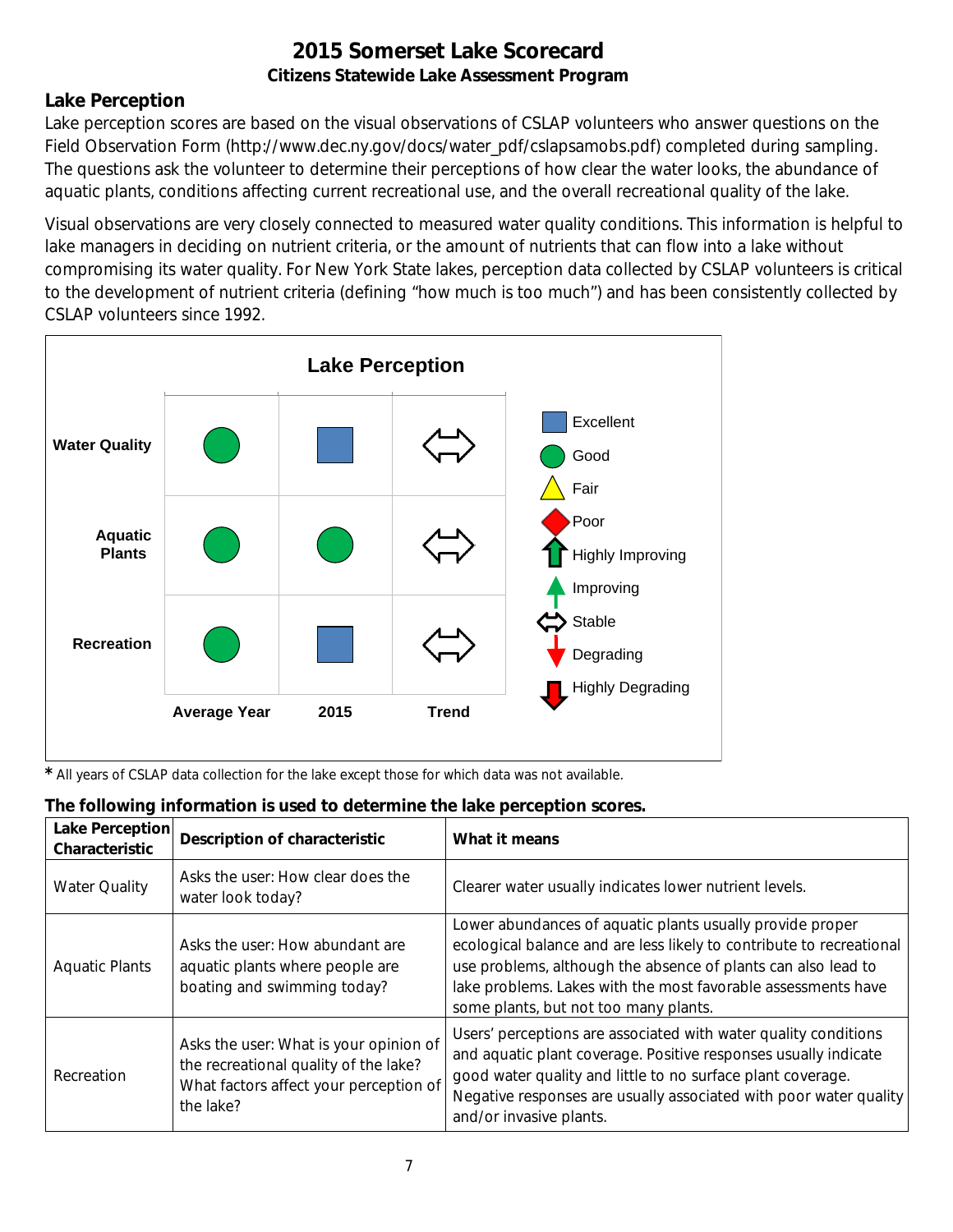**The lake perception scores for each lake perception characteristic are determined by the following:**

| Lake perception<br>characteristic | <b>Score</b> | <b>Criteria Score Elements</b>                                                                                       | How Criteria Are Used to Determine<br><b>Score</b>  |
|-----------------------------------|--------------|----------------------------------------------------------------------------------------------------------------------|-----------------------------------------------------|
|                                   | Excellent    | Water quality perception is evaluated on a<br>5 point scale during each CSLAP sampling                               | Average value $< 1.5$                               |
| <b>Water Quality</b>              | Good         | session, ranging from "crystal clear" $(=1)$ to                                                                      | Average value $>1.5$ and $< 2.5$                    |
|                                   | Fair         | "severely high algae levels" (=5); average                                                                           | Average value $>2.5$ and $< 3.5$                    |
|                                   | Poor         | values are computed                                                                                                  | Average value $>3.5$                                |
|                                   | Excellent    | Aquatic plant coverage is evaluated on a 5                                                                           | Average value $>2$ and $< 2.5$                      |
| <b>Aquatic Plants</b>             | Good         | point scale during each CSLAP sampling                                                                               | Average value $>1.5$ and $< 2$ OR $> 2.5$ and $< 3$ |
|                                   | Fair         | session, ranging from "not visible at lake                                                                           | Average value $>3$ and $<$ 3.5 OR $<$ 1.5           |
|                                   | Poor         | surface" $(=1)$ to "plants densely cover<br>surface except in deepest areas" $(=5)$ ;<br>average values are computed | Average value $> 3.5$                               |
|                                   | Excellent    | Recreational conditions are evaluated on a                                                                           | Average value $< 1.5$                               |
|                                   | Good         | 5 point scale during each CSLAP sampling                                                                             | Average value $>1.5$ and $< 2.5$                    |
| Recreation                        | Fair         | session, ranging from "beautifulcould not                                                                            | Average value $>2.5$ and $< 3.5$                    |
|                                   | Poor         | be nicer" $(=1)$ to "lake not usable" $(=5)$ ;<br>average values are computed                                        | Average value $>3.5$                                |

**+** lake assessments- **water quality** = 1 = crystal clear, 2 = not quite crystal clear, 3 = definite algae greenness, 4 = high algae levels, 5 = severely high algae levels

**aquatic plants** =  $1$  = no plants visible,  $2$  = plants below surface,  $3$  = plants at surface,  $4$  = plants dense at surface,  $5$  = surface plant coverage

**recreation** = 1 = could not be nicer, 2 = excellent, 3 = slightly impaired, 4 = substantially impaired, 5 = lake not usable

## **The water quality trends for each water quality characteristic and measure of lake perception are determined by the following:**

| Highly Improving:        | linear regression correlation coefficient ( $R^2$ ) > 0.5 and p value < 0.01, with trend toward<br>higher "score"                           |
|--------------------------|---------------------------------------------------------------------------------------------------------------------------------------------|
| Improving:               | $R^2 > 0.33$ and p value < 0.05, or $R^2 > 0.5$ and p value < 0.05, or $R^2 > 0.33$ and p value < 0.01,<br>with trend toward higher "score" |
| Stable:                  | neither linear regression nor p value in statistically significant ranges as defined above                                                  |
| Degrading:               | $R^2 > 0.33$ and p value < 0.05, or $R^2 > 0.5$ and p value < 0.05, or $R^2 > 0.33$ and p value < 0.01,<br>with trend toward lower "score"  |
| <b>Highly Degrading:</b> | $R^2 > 0.5$ and p value < 0.01, with trend toward lower "score"                                                                             |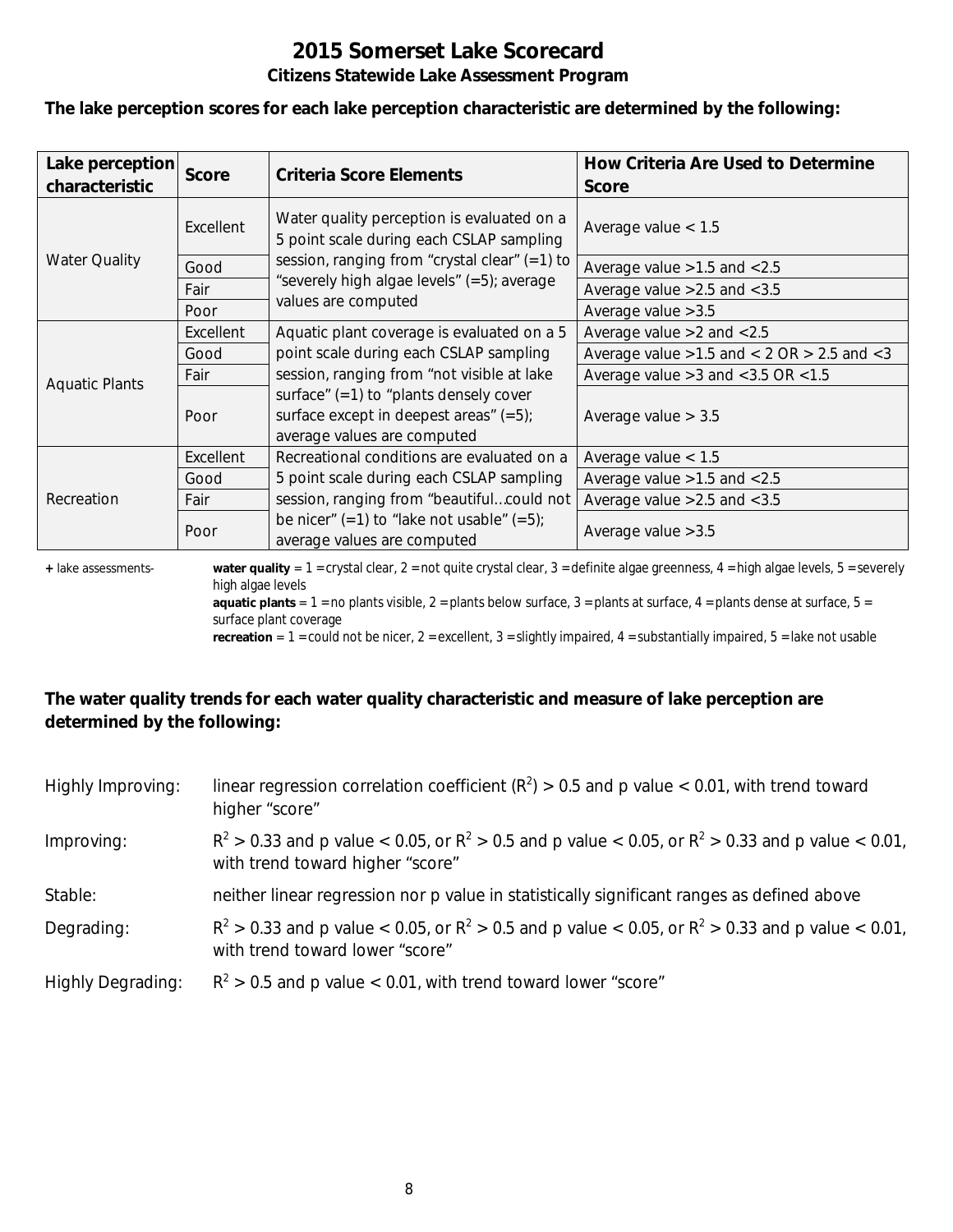## **Lake Uses**

Lake uses are defined as the best uses for a lake (drinking water, swimming, etc.) as determined by several factors. Lake uses are identified using CSLAP water quality, lake perception and biological assessment information to evaluate where a lake fits in the state Water Quality Standards and Classification system (see overview below).

Each lake use is scored based on the following assessment categories, using assessment methodology [\(http://www.dec.ny.gov/chemical/23846.html\)](http://www.dec.ny.gov/chemical/23846.html) established by DEC to evaluate impacts to lake uses:

- **Supported** no evidence of impacts to lake use;
- $\mathcal{L}^{\mathcal{L}}$ **Threatened**- no evidence of impacts to lake use, but some factor threatens this use (for example, changing water quality, conditions that are nearing impact levels, land-use changes, etc.);
- **Stressed** occasional or slight impacts to lake use;  $\mathbf{r}$
- **Impaired** frequent or persistent conditions limit or restrict lake use; and  $\mathbf{r}$
- **Precluded** conditions prevent lake use. This category is uncommon in NYS (and CSLAP) lakes and is not included in the legend for most lake-use scorecard assessments.



*\** All years of CSLAP data collection for the lake except those for which data was not available.

**Overview of the typical water quality classification and their best uses.** For more information visit www.dec.ny.gov/regs/4592.html#15990

| Best use        | Other uses                                                                                             | <b>Water Quality Classification</b> |
|-----------------|--------------------------------------------------------------------------------------------------------|-------------------------------------|
| <b>Drinking</b> | Bathing, swimming (recreation), fishing, and fish, shellfish and<br>wildlife reproduction and survival | Class AA & A                        |
| Bathing         | Swimming (recreation), fishing, and fish, shellfish and wildlife<br>reproduction and survival          | Class B                             |
| Swimming        | Same as Class B                                                                                        | Class C                             |
| Fishing         | Same as Class B and C                                                                                  | Class D                             |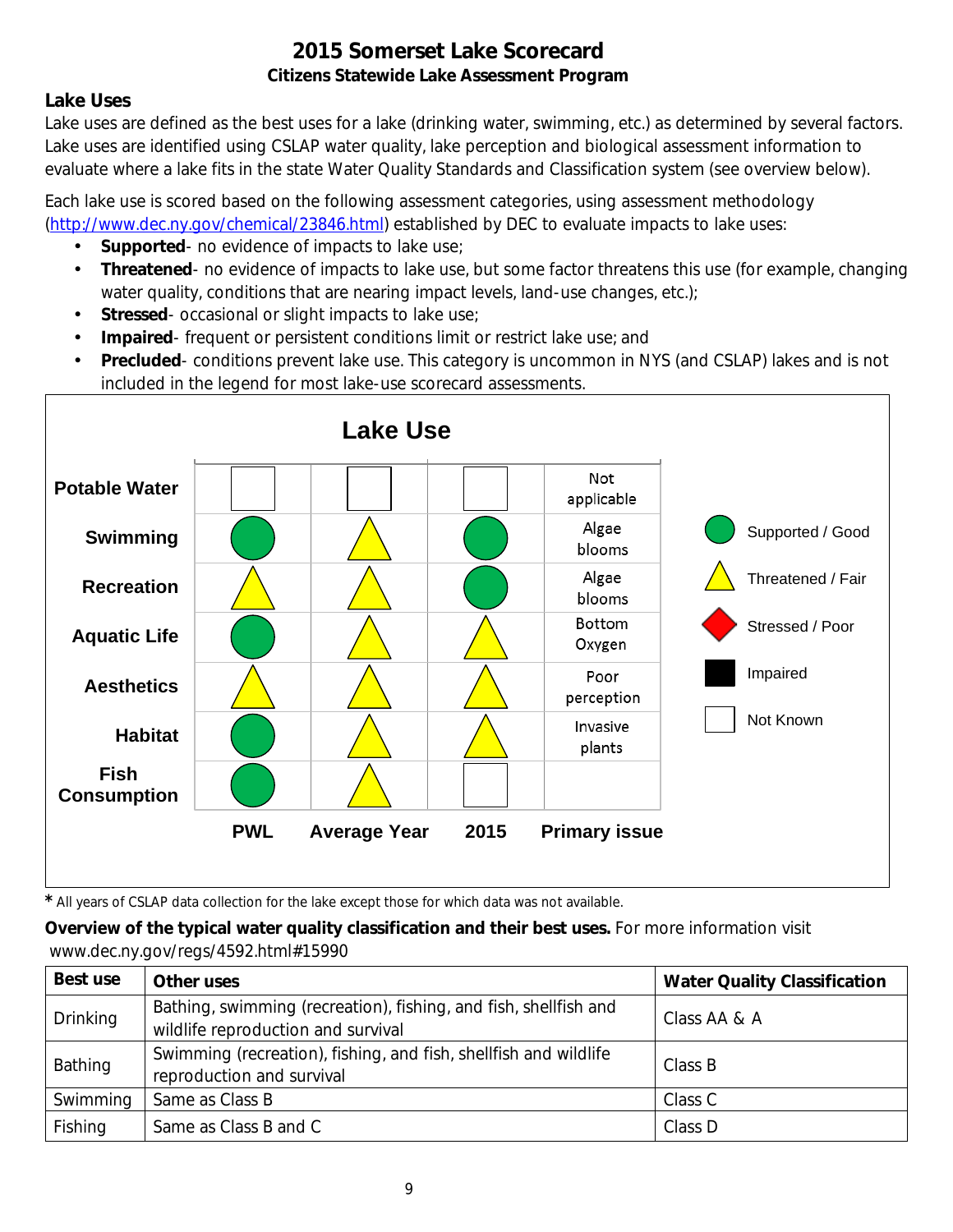#### **The following information is used to determine the condition of lake uses.**

| <b>Lake Use</b>                                                         | <b>Description of characteristic</b>                                                                                                                                                                                                                    | How this relates to CSLAP                                                                                                                                                                                                                                                                      |
|-------------------------------------------------------------------------|---------------------------------------------------------------------------------------------------------------------------------------------------------------------------------------------------------------------------------------------------------|------------------------------------------------------------------------------------------------------------------------------------------------------------------------------------------------------------------------------------------------------------------------------------------------|
| Potable Water                                                           | The lake is used for drinking water. Only Class<br>AA and A lakes have been approved for this use.                                                                                                                                                      | CSLAP data is not intended to assess the condition of<br>potable water. Other state and local monitoring<br>programs better address this use. However, some<br>CSLAP parameters-chlorophyll a, ammonia, arsenic,<br>iron, manganese, algal toxins-indicate potential<br>impacts to potability. |
| Bathing                                                                 | The lake is used for swimming and contact<br>recreation. This use is assessed in some lakes<br>only if they support a public bathing beach,<br>although it is evaluated in all lakes                                                                    | Several CSLAP sampling indicators-water clarity,<br>chlorophyll a, algal toxins, lake perception-can be<br>used to assess swimming conditions.                                                                                                                                                 |
| Recreation<br>(Swimming,<br>Boating, Fishing<br>and non-contact<br>use) | The lake is used for swimming, boating, fishing<br>and non-contact recreation. Even though some<br>lakes are not classified for this use, all CSLAP<br>lakes should support this use, consistent with the<br>federal goal to make all lakes "fishable." | Contact recreation is evaluating using the bathing<br>indicators described above. Non-contact recreation is<br>evaluated using the lake perception data (visual<br>observations) and aquatic plant surveys.                                                                                    |
| Aquatic Life                                                            | The lake is used by aquatic life. This is not an<br>official "use" designated by New York State, but<br>water quality standards and other criteria are<br>adopted to protect aquatic life.                                                              | Aquatic life impacts can be evaluated by a number of<br>CSLAP indicators, including pH, dissolved oxygen, and<br>the presence of invasive species.                                                                                                                                             |
| Aesthetics and<br>Habitat                                               | The lake is used for visual enjoyment or the<br>visual beauty of the lake. This is not an official<br>"use" designated by New York State, but water<br>quality criteria are adopted to protect aesthetics.                                              | Lake aesthetics can be impacted by a number of<br>factors, including algal blooms, nuisance weeds, or<br>simply reports that "the lake looks bad," all of which<br>are evaluated in CSLAP. Lake habitat is evaluated<br>against the presence and management of exotic<br>plants                |
| <b>Fish Consumption</b>                                                 | The lake is used for consumption of fish. All<br>lakes are assumed to support this use unless<br>otherwise indicated.                                                                                                                                   | CSLAP does not collect data or information to<br>evaluate fish consumption. All CSLAP lakes are<br>evaluated against the New York State Department of<br>Health: Health Advice on Eating Fish You Catch<br>(http://www.health.ny.gov/environmental/outdoors/fi<br>sh/health_advisories/).      |

For many CSLAP lakes, some of the lakes designated uses have previously been evaluated; a summary of these assessments can be found on the DEC Priority Waterbody List (PWL) developed for each of the 17 major drainage basins in the state. These can be found at [http://www.dec.ny.gov/chemical/23846.html.](http://www.dec.ny.gov/chemical/23846.html) For some lakes, these are derived from historical assessments of CSLAP or other water quality data, while for others, no PWL assessments are yet available. The "rules" for these assessments are cited in the state Consolidated Assessment and Listing Methodology (CALM) [\(http://www.dec.ny.gov/chemical/23846.html\)](http://www.dec.ny.gov/chemical/23846.html) have changed several times over the last decade, and the CALM document continues to be updated as new assessment tools are evaluated and adopted. The first column of the scorecard reflects the most recent PWL assessment, if available, for each CSLAP waterbody. Non CSLAP data, including "institutional" data (treated water data, bacterial data, consumer confidence report (CCR) summaries, and need for enhanced treatment) may be used for PWL assessments, but are not summarized here.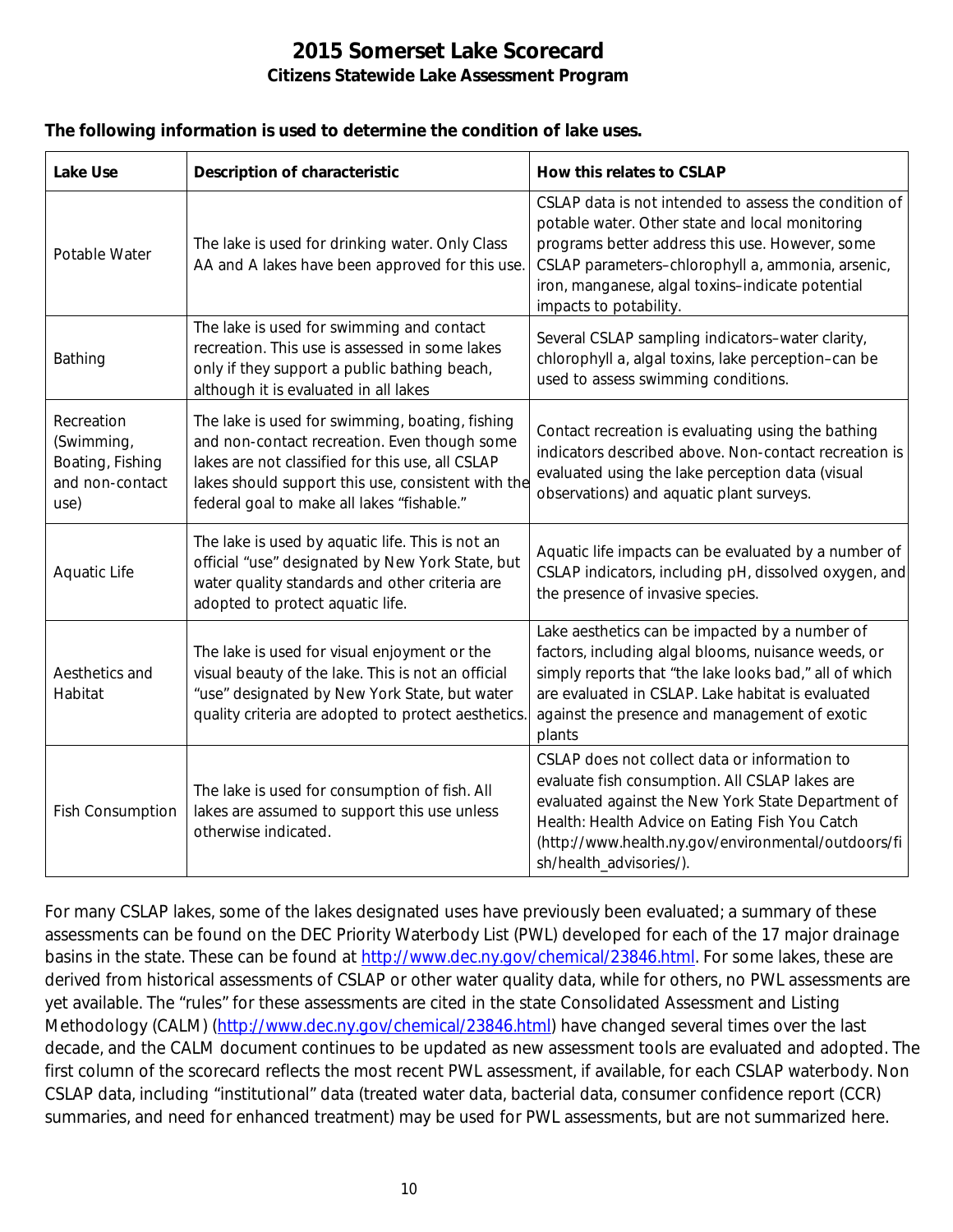| <b>Lake Use</b>     | <b>Score</b>    | <b>Criteria Score Elements</b>                                                                                     | <b>How Criteria Are Used to Determine</b>                  |
|---------------------|-----------------|--------------------------------------------------------------------------------------------------------------------|------------------------------------------------------------|
|                     |                 |                                                                                                                    | <b>Score</b>                                               |
|                     | Supported       | Surface water chlorophyll a and HABs<br>data, and deepwater metals data are<br>used to evaluate potable water use. | No evidence of any criteria violations (see below)         |
|                     | Threatened      |                                                                                                                    | Avg hypolimnetic $NH_4 > 1$ , Fe $> 0.5$ , As $> 0.3$ , or |
| Potable Water       |                 |                                                                                                                    | Mn >1; avg open water MC-LR > $0.5$                        |
|                     | <b>Stressed</b> |                                                                                                                    | >10d consec. open MC-LR>0.3 or BGA>30; Avg                 |
|                     |                 |                                                                                                                    | hypolimnetic $NH_4 > 2$ , Fe $> 1$ or Mn $>1$ ; avg        |
|                     |                 | Waterbodies not classified as potable                                                                              | open water MC-LR $> 1$ ,                                   |
|                     | Impaired        | water supplies cited as "not known"                                                                                | Avg chl.a > 4 (Class AA)-6 (Class A) ug/l, hypo.           |
|                     |                 | (with impacts cited as "not applicable"                                                                            | arsenic > 10 ug/l, violation of MCLs, municipal            |
|                     |                 |                                                                                                                    | shut-down, or excessive water treatment needed             |
|                     | Not known       |                                                                                                                    | No chlorophyll or deepwater nutrient data                  |
|                     | Supported       | Surface water chl a, water clarity, and                                                                            | No evidence of any criteria violations (see below)         |
|                     | Threatened      |                                                                                                                    | Statistically significant WQ degr.; infrequent or          |
|                     |                 | HABs data used to evaluate bathing use.                                                                            | single small site MC-LR>20 or shore BG >25-30              |
|                     | Stressed        |                                                                                                                    | >10% water clarity readings < 1.2m; or single              |
|                     |                 | Bathing assessments included here                                                                                  | shoreline bloom MC-LR > 20; or open BG Chl >               |
| Bathing             |                 | reference bathing criteria cited in the                                                                            | 30; recreation = "impaired" w/beach present                |
|                     | Impaired        | PWL; "public bathing" is evaluated with                                                                            | Open MC-LR > 20 ug/l or avg Secchi < 1.2m; or              |
|                     |                 | bacteria and DOH beach data and is                                                                                 | multiple site and persistent shore MC-LR $>$ 20 or         |
|                     |                 | reflected in the assessment information                                                                            | shore BG Chl > $25-30$ ; beach closure > 4 wks or          |
|                     |                 | here (if available) but not quantified                                                                             | control needed                                             |
|                     | Not known       |                                                                                                                    | No chlorophyll, clarity, HAB or perception data            |
|                     | Supported       | Surface water chl a, water clarity, and                                                                            | No evidence of any criteria violations (see below)         |
|                     | Threatened      | HABs data used to evaluate bathing use.                                                                            | Same as bathing or avg TP > 20 ug/l; >25%                  |
|                     |                 |                                                                                                                    | slightly impaired frequency recreation AND >               |
|                     |                 | Bathing assessments included here                                                                                  | 10% poor clarity triggering slight impairment              |
| Recreation          | <b>Stressed</b> | reference bathing criteria cited in the                                                                            | Same as bathing or >10% Chl.a samples > 10                 |
|                     |                 | PWL; "public bathing" is evaluated with                                                                            | uq/l                                                       |
|                     | Impaired        | bacteria and DOH beach data and is                                                                                 | Same as bathing or Avg chl.a > 10 ug/l                     |
|                     | Not known       | reflected in the assessment information<br>here (if available) but not quantified                                  | No chlorophyll, clarity, HAB or perception data            |
|                     | Supported       |                                                                                                                    | No evidence of any criteria violations (see below)         |
|                     |                 |                                                                                                                    | Inferred/measured DO < 1; 10% pH < $6.5$ or                |
|                     | Threatened      |                                                                                                                    | >8.5                                                       |
|                     | <b>Stressed</b> | pH, (inferred) dissolved oxygen, and the                                                                           | Avg DO < $6.5$ or > 8.5; inferred/measured DO <            |
| <b>Aquatic Life</b> |                 | presence of AIS species are used to                                                                                | 1 for Class T/TS                                           |
|                     | Impaired        | evaluate aquatic life                                                                                              | Avg pH < 6 or >9; Avg DO < 6.5 or > 8.5                    |
|                     |                 |                                                                                                                    | w/documented fish impacts; inferred/measured               |
|                     |                 |                                                                                                                    | DO <1 w/documented fish impacts                            |
|                     | Not known       |                                                                                                                    | No pH, DO, or AIS information available                    |

## **The lake use scores for each lake use characteristic are determined by the following:**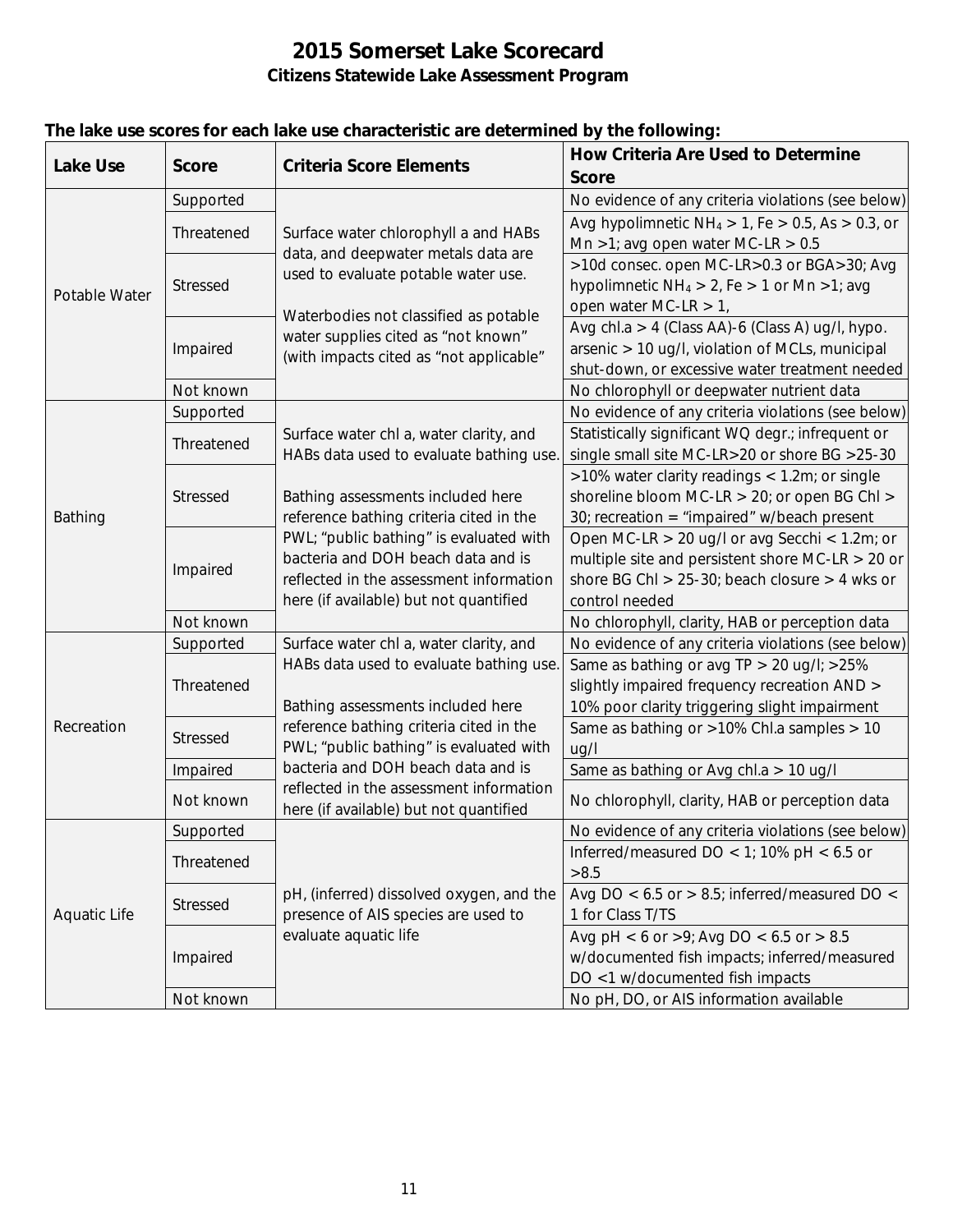| <b>Lake Use</b>         | <b>Score</b> | <b>Criteria Score Elements</b>                                                                                                                                                                                                                                            | <b>How Criteria Are Used to Determine</b><br><b>Score</b>                                                                                                                                                                                                                                                                  |
|-------------------------|--------------|---------------------------------------------------------------------------------------------------------------------------------------------------------------------------------------------------------------------------------------------------------------------------|----------------------------------------------------------------------------------------------------------------------------------------------------------------------------------------------------------------------------------------------------------------------------------------------------------------------------|
| Aesthetics /<br>Habitat | Good         | Aesthetics are evaluated through<br>perception surveys and the presence of<br>HABs and native species, while habitat is<br>evaluated against AIS species. These<br>categories are not recognized by EPA as<br>designated uses, so they are evaluated<br>as a "condition". | No evidence of any criteria violations (see below)                                                                                                                                                                                                                                                                         |
|                         | Fair         |                                                                                                                                                                                                                                                                           | Occasional aquatic plant treatment required for<br>invasive (habitat) or native (aesthetics) plants;<br>Aesthetics: "slightly impaired" due to algae or<br>weeds >25%; "definite algae greenness" >25%;<br>1x open water or shoreline bloom notification;<br>>25% surface weeds; >10% TP samples > 20<br>uq/l              |
|                         | Poor         |                                                                                                                                                                                                                                                                           | Routine aquatic plant treatment required for<br>invasive (habitat) or native (aesthetics) plants;<br>Aesthetics: "slightly impaired" due to algae or<br>weeds >50%; "definite algae greenness" >50%;<br>> 1x open water or large or widespread<br>shoreline bloom notification; > 50% surface<br>weeds; avg $TP > 20$ ug/l |
|                         | Not known    |                                                                                                                                                                                                                                                                           | No perception, HAB or AIS information                                                                                                                                                                                                                                                                                      |
| Fish<br>Consumption     | Supported    | Fish consumption is not evaluated<br>through CSLAP- PWL listings are based<br>on whether a waterbody is cited on the<br>DOH Health Advice for Consumption of                                                                                                              | No evidence of any criteria violations (see below)                                                                                                                                                                                                                                                                         |
|                         | Threatened   |                                                                                                                                                                                                                                                                           | High toxins in any HAB sample or persistent BGA<br>blooms                                                                                                                                                                                                                                                                  |
|                         | Stressed     |                                                                                                                                                                                                                                                                           | Fish tissue data indicates measurable level of<br>contaminants but no listing on DOH Health<br>Advice on Eating Sports Fish and Game                                                                                                                                                                                       |
|                         | Impaired     |                                                                                                                                                                                                                                                                           | Waterbody cited on DOH Health Advice on<br>Eating Sports Fish and Game                                                                                                                                                                                                                                                     |
|                         | Not known    |                                                                                                                                                                                                                                                                           | No fish tissue data; potential impacts not cited                                                                                                                                                                                                                                                                           |

+ proposed NNC (numeric nutrient criteria): for potable water: Class AA lakes: chlorophyll a = 4 ug/l; for Class A lakes = 6 ug/l;

#### proposed NNC (numeric nutrient criteria) for swimming: chlorophyll a = 10 ug/l (all classes); water clarity = 1.2 meters (= 4 feet), TP = 20 ug/l

### **Summary**

The information displayed in the scorecard is intended to give a quick and comprehensive overview of the results from CSLAP assessments and lake data collected by DEC, academics and private consultants.

CSLAP scorecards summarize information related to water quality, lake perception, biological condition and lake uses. The data and other information collected through CSLAP, or other sources, contribute to the evaluation of lake uses.

This information is the basis for the water quality assessments conducted as part of DEC's waterbody inventory. More comprehensive summaries of CSLAP data are included in individual lake reports and regional and statewide CSLAP data summaries. To fully understand CSLAP lakes, those interested should review the information found in scorecards, individual lake summaries, and regional and statewide CSLAP reports.